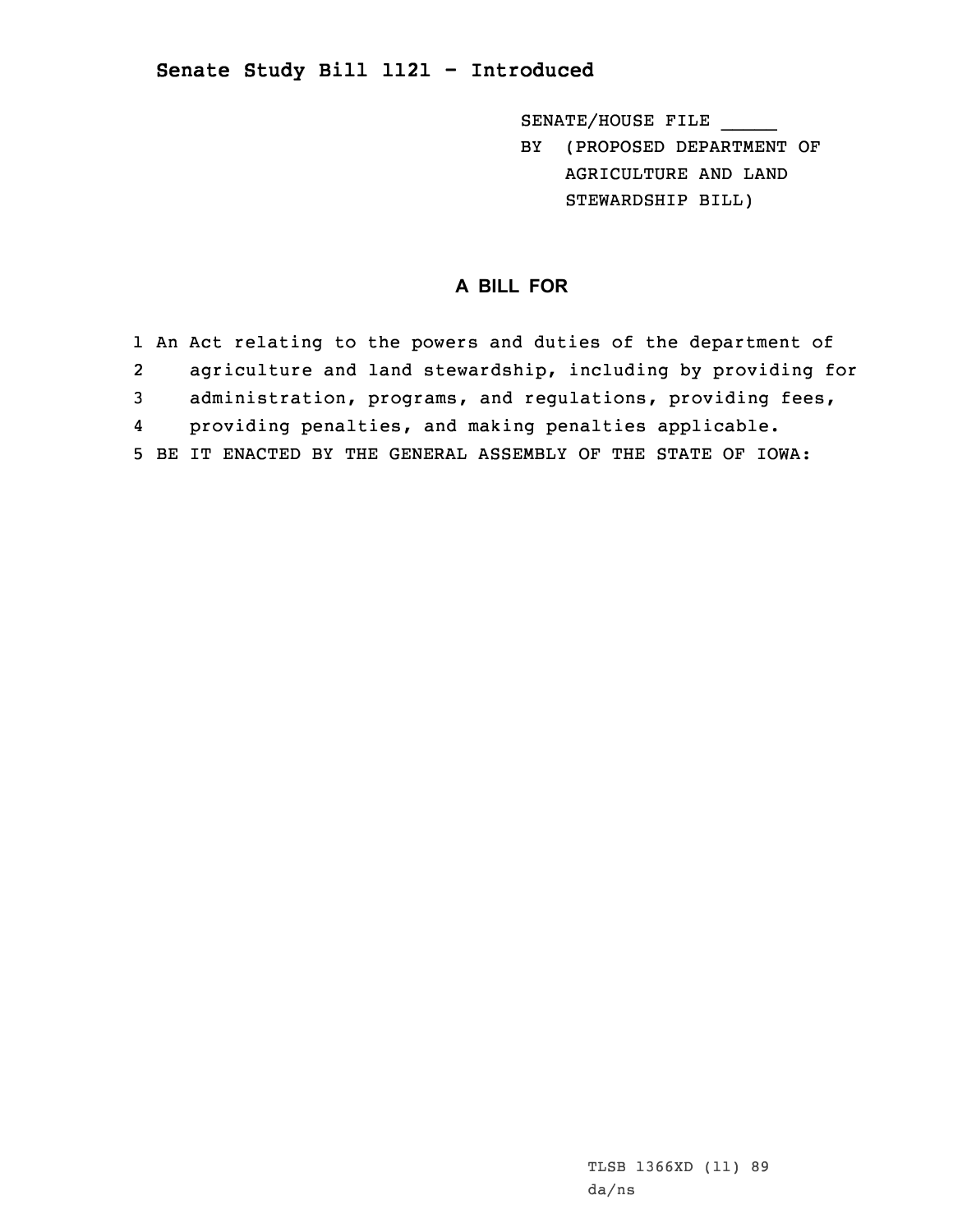1 DIVISION I 2 DEPARTMENTAL ORGANIZATION Section 1. Section 159.5, subsection 7, Code 2021, is amended to read as follows: 7. Establish and maintain <sup>a</sup> marketing news service bureau in the department which shall, in cooperation with the 7 federal market news and grading division Cooperate with the agricultural marketing service of the United States department 9 of agriculture $_{\tau}$  to collect and disseminate data and information relative to the market prices and conditions of agricultural products raised, produced, and handled in the state. 12 DIVISION II 13 ANIMALS 14 PART A COMMERCIAL ESTABLISHMENTS Sec. 2. Section 162.2A, subsection 3, paragraph d, Code 2021, is amended by striking the paragraph. Sec. 3. Section 162.2A, Code 2021, is amended by adding the following new subsection: NEW SUBSECTION. 4A. A commercial establishment shall not be issued or renewed <sup>a</sup> state license by the department, unless <sup>a</sup> person applying for the state license presents the department with <sup>a</sup> valid, government-issued photo identification, or other form of similar identification approved by the department, as proof of identity that the person may legally act on behalf of the commercial establishment in making the application. The application must be signed by the person under penalty of perjury subject to the penalty provisions of section 162.13, subsection 1. Upon completion of the initial inspection, the issued or renewed state license shall include <sup>a</sup> unique identification number that is <sup>a</sup> public record under chapter 22. 32 PART B VETERINARY PRACTICE Sec. 4. Section 169.20, subsection 2, Code 2021, is amended to read as follows:

LSB 1366XD (11) 89

-1-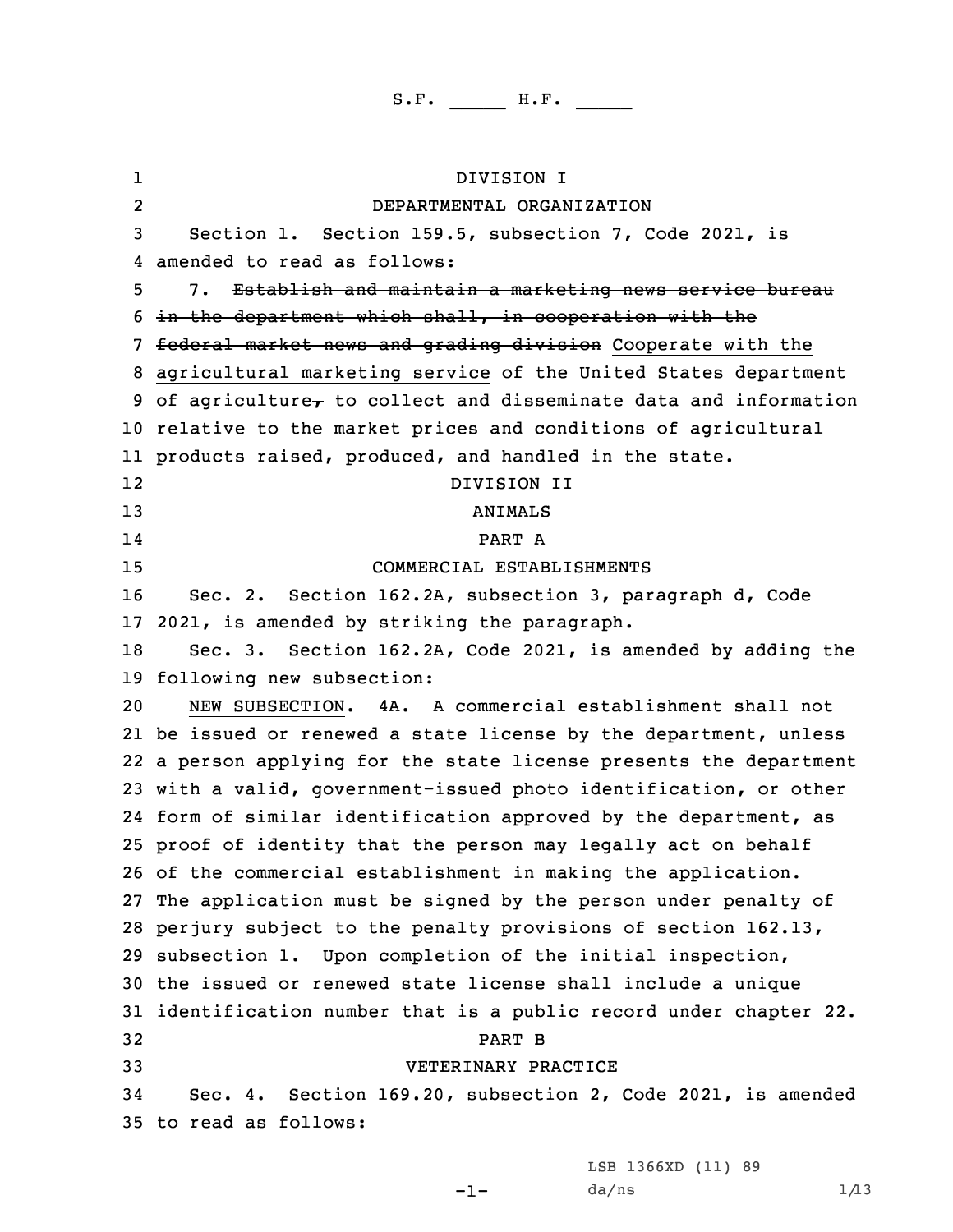1 2. The board shall issue certificates to veterinary assistants who have met the educational, experience, and 3 testing requirements as the board shall specify by rule. The 4 A certificate is not a license <del>and does not expire</del>. The A new certificate shall be issued for <sup>a</sup> three-year period, subject to renewal at the end of each triennium. The board may adopt rules providing for the issuance and renewal of <sup>a</sup> certificate including the issuance of <sup>a</sup> new certificate for the balance of <sup>a</sup> triennium. <sup>A</sup> certificate may be suspended or revoked, or any other disciplinary action may be taken as specified in section 272C.3, subsection 2. All disciplinary actions shall be taken 12 <del>pursuant to</del> in the same manner as provided in [section](https://www.legis.iowa.gov/docs/code/2021/169.14.pdf) 169.14. DIVISION III 14 COMMODITY PRODUCTION AND SALE 15 PART A LOCAL FARM PRODUCE PROGRAM Sec. 5. NEW SECTION. **190A.11 Definitions.** As used in this subchapter, unless the context otherwise requires: 1. *"Department"* means the department of agriculture and land stewardship. 22 2. *"Farm source"* means <sup>a</sup> farmer who produces and sells fresh farm produce grown on the farmer's land or <sup>a</sup> distributor of fresh farm produce who purchases fresh farm produce directly from such farmer or sells fresh farm produce on behalf of such 26 farmer. 3. *"Fresh farm produce"* means vegetables, fruits, or nuts intended for inclusion as part of <sup>a</sup> school diet, including school meals and snacks as described in section 190A.3, if the vegetables, fruits, or nuts are not processed except for being trimmed, cleaned, dried, sorted, or packaged. 4. *"Fund"* means the local farm produce fund created in section 190A.12. 5. *"Program"* means the local farm produce program created in section 190A.13.

 $-2-$ 

LSB 1366XD (11) 89  $da/ns$  2/13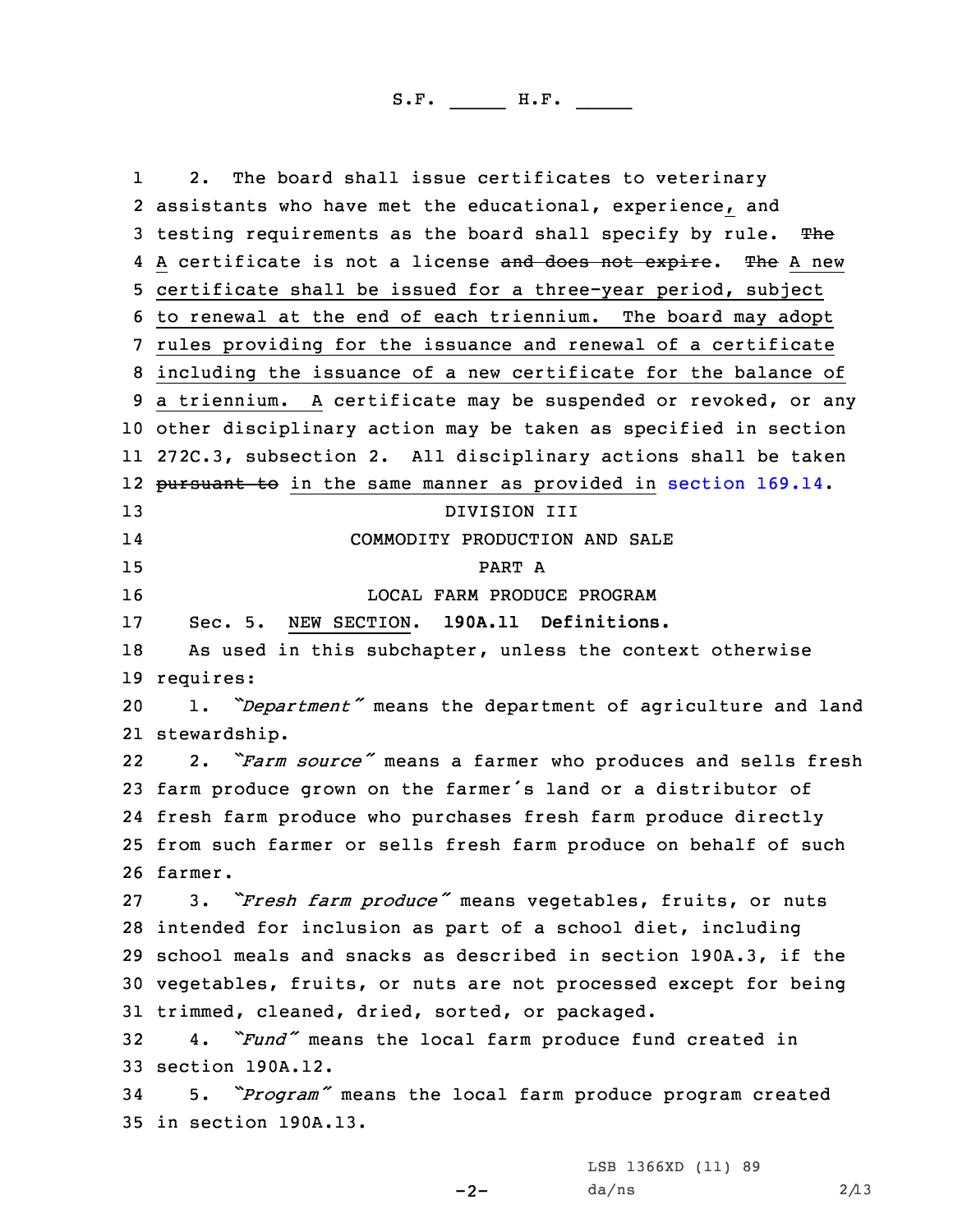1 6. *"School"* means <sup>a</sup> public school or nonpublic school, as those terms are defined in section 280.2, or that portion of <sup>a</sup> public school or nonpublic school that provides facilities for teaching any grade from kindergarten through grade twelve. 7. *"School district"* means <sup>a</sup> school district as described

6 in chapter 274.

 Sec. 6. NEW SECTION. **190A.12 Local farm produce fund.** 1. <sup>A</sup> local farm produce fund is created in the state treasury under the management and control of the department. 2. The fund shall include moneys appropriated to the fund by the general assembly. The fund may include other moneys available to and obtained or accepted by the department, including moneys from public or private sources.

14 3. Moneys in the fund are appropriated to support the program in <sup>a</sup> manner determined by the department, including for reasonable administrative costs incurred by the department. Moneys expended from the fund shall not require further special authorization by the general assembly.

19 4. *a.* Notwithstanding section 12C.7, interest or earnings 20 on moneys in the fund shall be credited to the fund.

21 *b.* Notwithstanding section 8.33, moneys credited to the 22 fund that remain unencumbered or unobligated at the end of <sup>a</sup> 23 fiscal year shall not revert but shall remain available for the 24 purposes designated.

25 Sec. 7. NEW SECTION. **190A.13 Local farm produce program.** 26 1. <sup>A</sup> local farm produce program is created. The program 27 shall be controlled and administered by the department.

28 2. The purpose of the program is to assist schools and 29 school districts in purchasing fresh farm produce.

 3. The department shall reimburse <sup>a</sup> school or school district for expenditures incurred by the school or school district during the school year in which the school or school district is participating in the program for purchases of fresh farm produce.

35 4. <sup>A</sup> school or school district must apply each year to the

 $-3-$ 

LSB 1366XD (11) 89  $da/ns$  3/13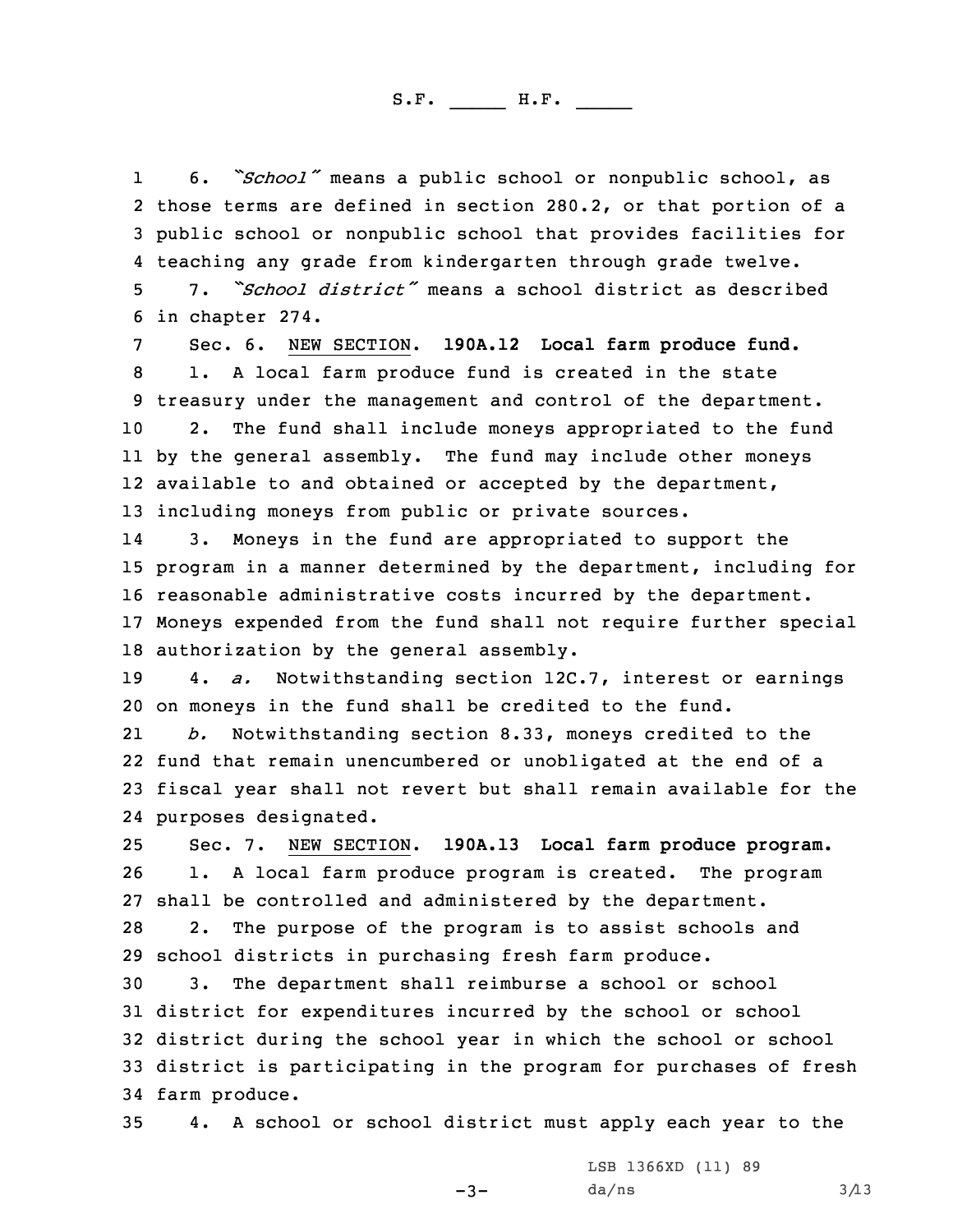1 department to participate in the program according to rules 2 adopted by the department pursuant to chapter 17A.

3 5. To be eligible to participate in the program, <sup>a</sup> school or 4 school district must purchase the fresh farm produce directly 5 from a farm source as follows:

<sup>6</sup> *a.* Except as provided in paragraph *"b"*, the farm source must 7 be located in this state.

 *b.* If the school district shares <sup>a</sup> border with another state, or the school is part of <sup>a</sup> school district that shares <sup>a</sup> border with another state, the farm source may be located in the other state. However, the farm source must be located within thirty miles from the school district's border with that state and the department must approve the purchase.

14 6. The department shall require proof of purchase prior to 15 reimbursing the school or school district for the purchase of 16 fresh farm produce.

 7. The department may administer the program in cooperation with the department of education and the participating school or school district in which <sup>a</sup> participating school is located. 8. *a.* The department shall reimburse <sup>a</sup> participating school or school district that submits <sup>a</sup> claim as required by the department. The department shall pay the claim on <sup>a</sup> matching basis with the department contributing one dollar for every three dollars expended by the school or school district. However, <sup>a</sup> school or school district shall not receive more than one thousand dollars during any year in which it participates in the program.

 *b.* Notwithstanding paragraph *"a"*, if the department determines that there are sufficient moneys in the fund to satisfy all claims that may be submitted by schools and school districts, the department shall provide for the distribution of the available moneys in <sup>a</sup> manner determined equitable by the department, which may include <sup>a</sup> prorated distribution to participating schools and school districts.

35 PART B

LSB 1366XD (11) 89  $da/ns$  4/13

 $-4-$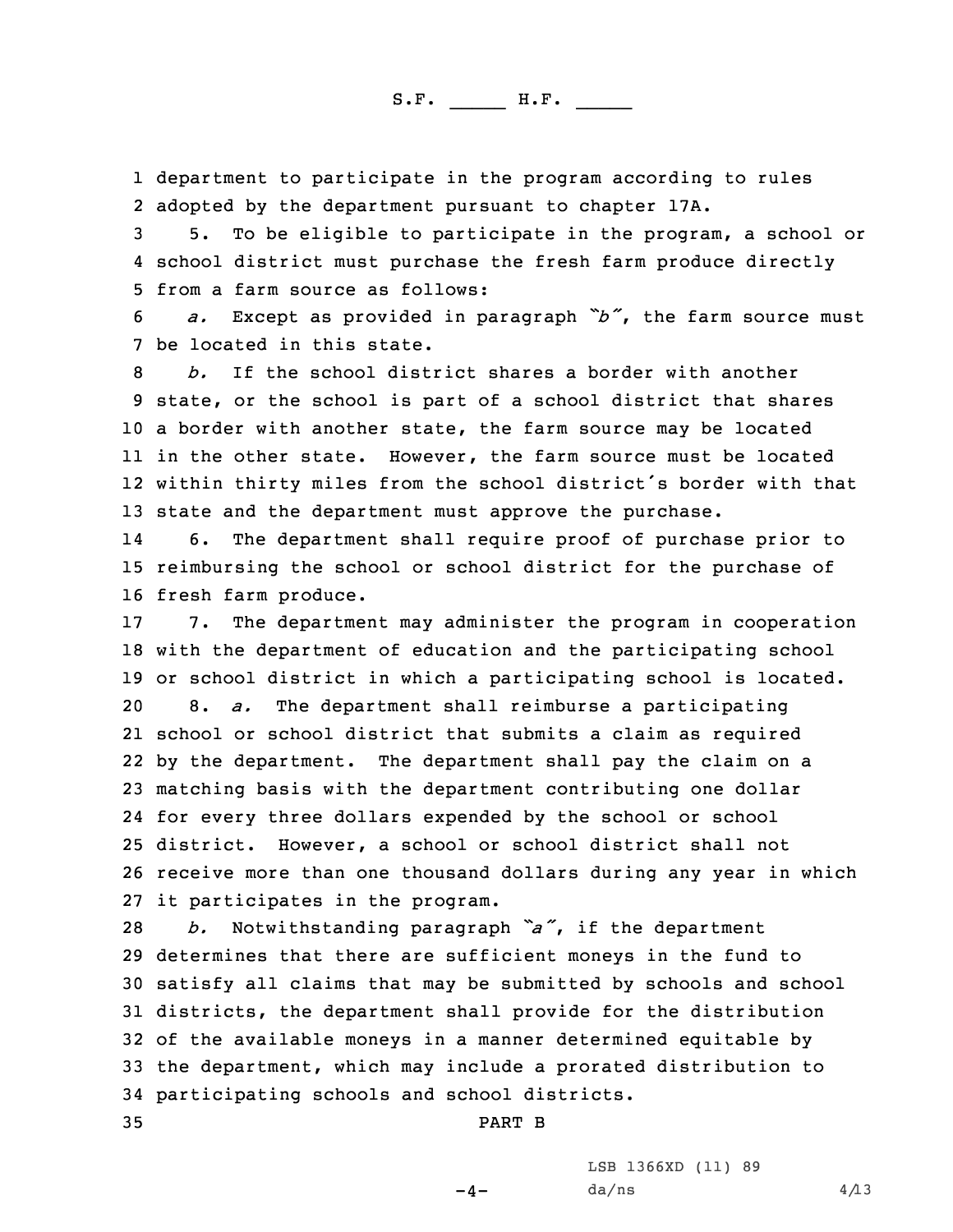FERTILIZERS AND SOIL CONDITIONERS

2 Sec. 8. Section 200.3, subsection 24, Code 2021, is amended 3 by striking the subsection.

4 Sec. 9. Section 200.14, Code 2021, is amended to read as 5 follows:

6 **200.14 Rules.**

1

7 1. *a.* The secretary is authorized, after public hearing, 8 following due notice, to department may adopt rules setting 9 forth pursuant to chapter 17A providing minimum general 10 safety standards for the design, construction, location, 11 installation, and operation of equipment for storage, handling, 12 transportation by tank truck or tank trailer, and utilization 13 of anhydrous ammonia fertilizers and soil conditioners.

14 *a. b.* The rules shall be such as are reasonably necessary 15 for the protection and safety of the public and persons using 16 anhydrous ammonia fertilizers or soil conditioners, and shall 17 be in substantial conformity with the generally accepted 18 standards of safety.

 *b.* Rules that are in substantial conformity with the published standards of the agricultural ammonia institute for the design, installation and construction of containers and pertinent equipment for the storage and handling of anhydrous ammonia, shall be deemed to be in substantial conformity with the generally accepted standards of safety.

 2. *c.* Anhydrous ammonia Fertilizer and soil conditioner equipment shall be installed and maintained in <sup>a</sup> safe operating 27 condition and in conformity with rules adopted by the secretary department.

29 3. 2. The secretary shall enforce this [chapter](https://www.legis.iowa.gov/docs/code/2021/200.pdf) and, after 30 <del>due publicity and due public hearing,</del> department may adopt such 31 reasonable rules as may be necessary in order to carry into 32 effect the purpose, and intent and to secure the efficient 33 administration, of this [chapter](https://www.legis.iowa.gov/docs/code/2021/200.pdf).

34 4. 3. This [chapter](https://www.legis.iowa.gov/docs/code/2021/200.pdf) does not prohibit the use of storage 35 tanks smaller than transporting tanks nor the transfer of all

-5-

LSB 1366XD (11) 89  $da/ns$  5/13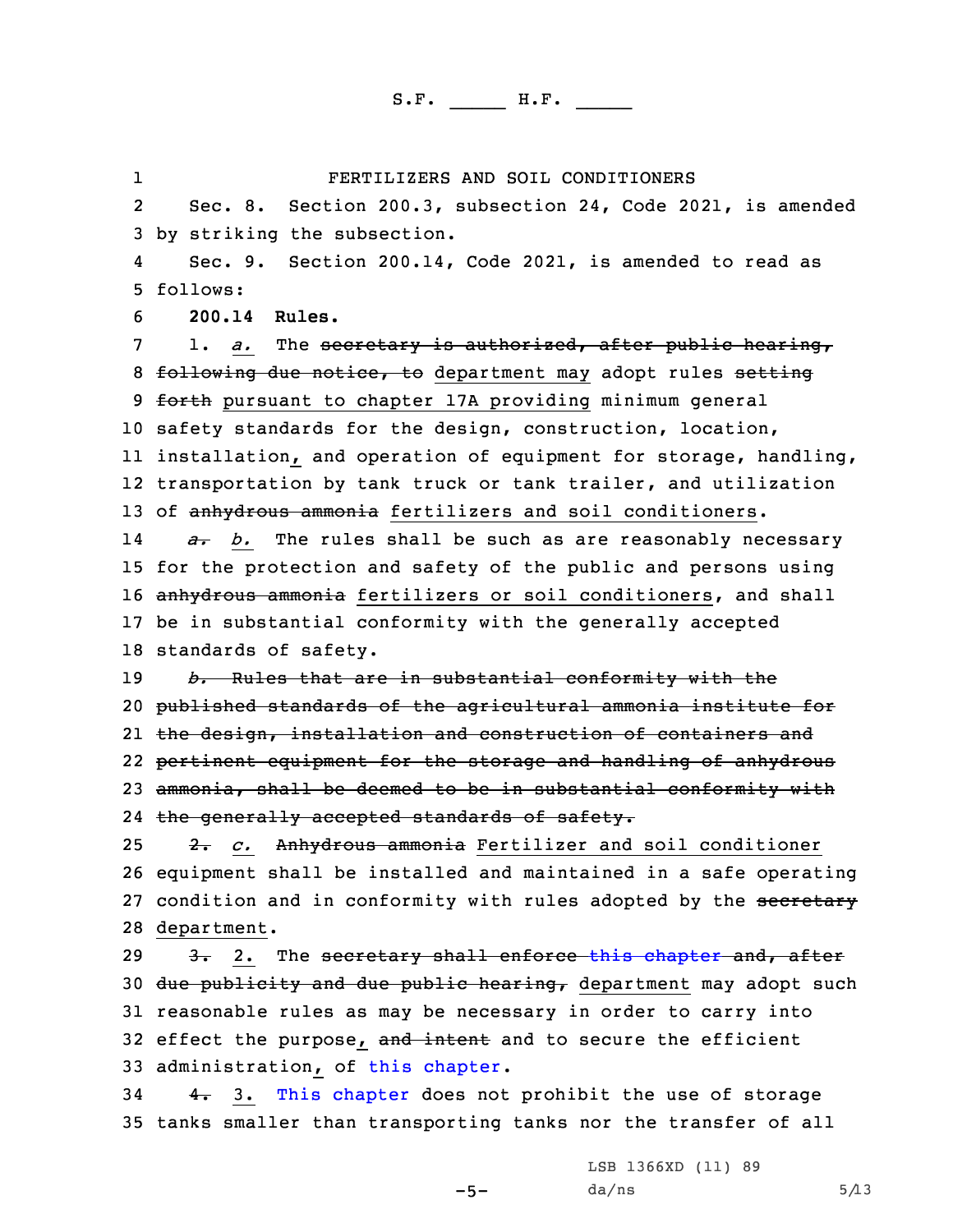1 kinds of <del>fertilizer including anhydrous ammonia</del> fertilizers or soil conditioners directly from transporting tanks to implements of husbandry, if proper safety precautions are observed. DIVISION IV WEIGHTS AND MEASURES 7 PART A 8 GENERAL Sec. 10. Section 214.1, Code 2021, is amended by adding the following new subsection: 11 NEW SUBSECTION. 6. *"Weighmaster"* means <sup>a</sup> person who keeps and regularly uses <sup>a</sup> commercial weighing and measuring device to accurately weigh objects for others as part of the person's business operated on <sup>a</sup> profit, cooperative, or nonprofit basis. Sec. 11. Section 214.3, subsection 1, Code 2021, is amended to read as follows: 17 1. The A license issued by the department for the inspection of <sup>a</sup> commercial weighing and measuring device shall expire on December 31 of each year, and for <sup>a</sup> motor fuel pump on June 30 20 of each year. The amount of the fee due for each license shall be as provided in [subsection](https://www.legis.iowa.gov/docs/code/2021/214.3.pdf) 3, except that the fee for <sup>a</sup> motor fuel pump shall be four dollars and fifty cents if paid within one month from the date the license is due. 24 Sec. 12. Section 214.3, subsection 3, paragraph e, subparagraph (2), Code 2021, is amended to read as follows: 26 (2) Retail motor fuel pump, nine four dollars and fifty 27 cents. Sec. 13. Section 214.4, subsection 1, unnumbered paragraph 1, Code 2021, is amended to read as follows: If the department does not receive payment of the license fee required pursuant to [section](https://www.legis.iowa.gov/docs/code/2021/214.3.pdf) 214.3 within one month from 32 the due date, the department shall send deliver a notice to 33 the owner or operator of the device. The notice shall be 34 delivered by certified mail. The notice shall state all of the following:

LSB 1366XD (11) 89

-6-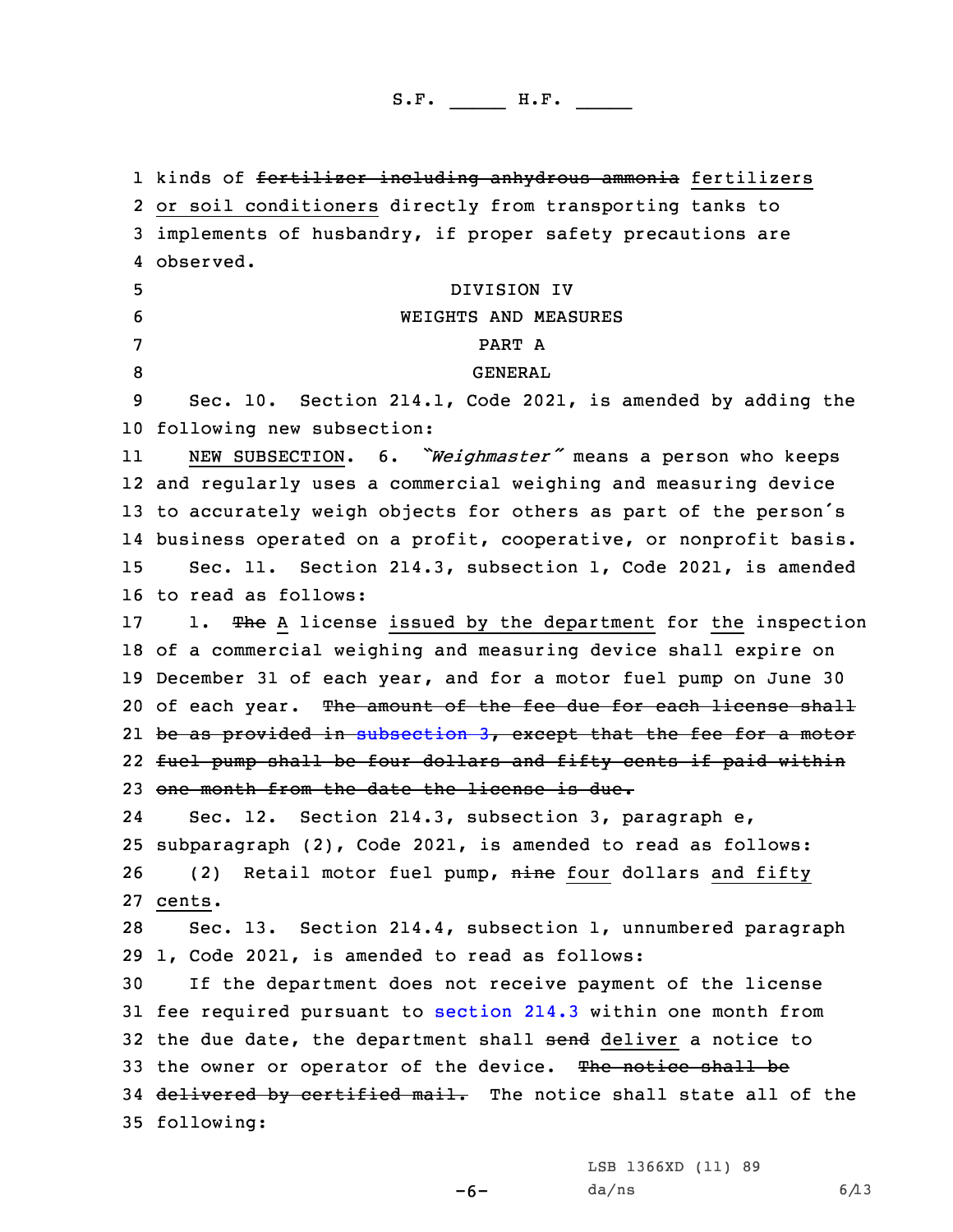1 Sec. 14. Section 214.6, Code 2021, is amended to read as 2 follows:

3 **214.6 Oath Duties of weighmasters weighmaster.**

4 All persons keeping <sup>a</sup> commercial weighing and measuring 5 device, before entering upon their duties as weighmasters, <sup>A</sup> 6 weighmaster shall be sworn before some person having authority 7 to administer oaths, to keep their ensure that a commercial 8 weighing and measuring device is correctly balanced $\tau$  to make 9 true weights, and to shall render a correct account to the 10 person having weighing done.

11 Sec. 15. Section 214.11, Code 2021, is amended to read as 12 follows:

13 **214.11 Inspections —— recalibrations —— penalty.**

14 1. The department shall provide for annual inspections 15 of all motor fuel pumps, including but not limited to motor 16 fuel blender pumps, licensed under this [chapter](https://www.legis.iowa.gov/docs/code/2021/214.pdf). Inspections 17 shall be for the purpose of determining the accuracy of the 18 pumps' measuring mechanisms, and for such and correctness of <sup>19</sup> motor fuel pumps. For that purpose the department's inspectors 20 may enter upon the premises of any wholesale dealer or retail 21 dealer<del>, as they are defined in section [214A.1](https://www.legis.iowa.gov/docs/code/2021/214A.1.pdf), of motor fuel</del> 22 or fuel oil within this state.

 2. Upon completion of an inspection, the inspector shall affix the department's seal to the measuring mechanism of the motor fuel pump. The seal shall be appropriately marked, dated, and recorded by the inspector. If the owner of an inspected and sealed motor fuel pump is registered with the department as <sup>a</sup> servicer in accordance with section [215.23](https://www.legis.iowa.gov/docs/code/2021/215.23.pdf), or employs <sup>a</sup> person so registered as <sup>a</sup> servicer, the owner or other servicer may open the motor fuel pump, break the department's seal, recalibrate the measuring mechanism if necessary, and reseal the motor fuel pump as long as the department is notified of the recalibration within forty-eight 34 hours, on a form in a manner provided by the department.  $2.$  3. A person violating a provision of this [section](https://www.legis.iowa.gov/docs/code/2021/214.11.pdf) is,

LSB 1366XD (11) 89

 $-7-$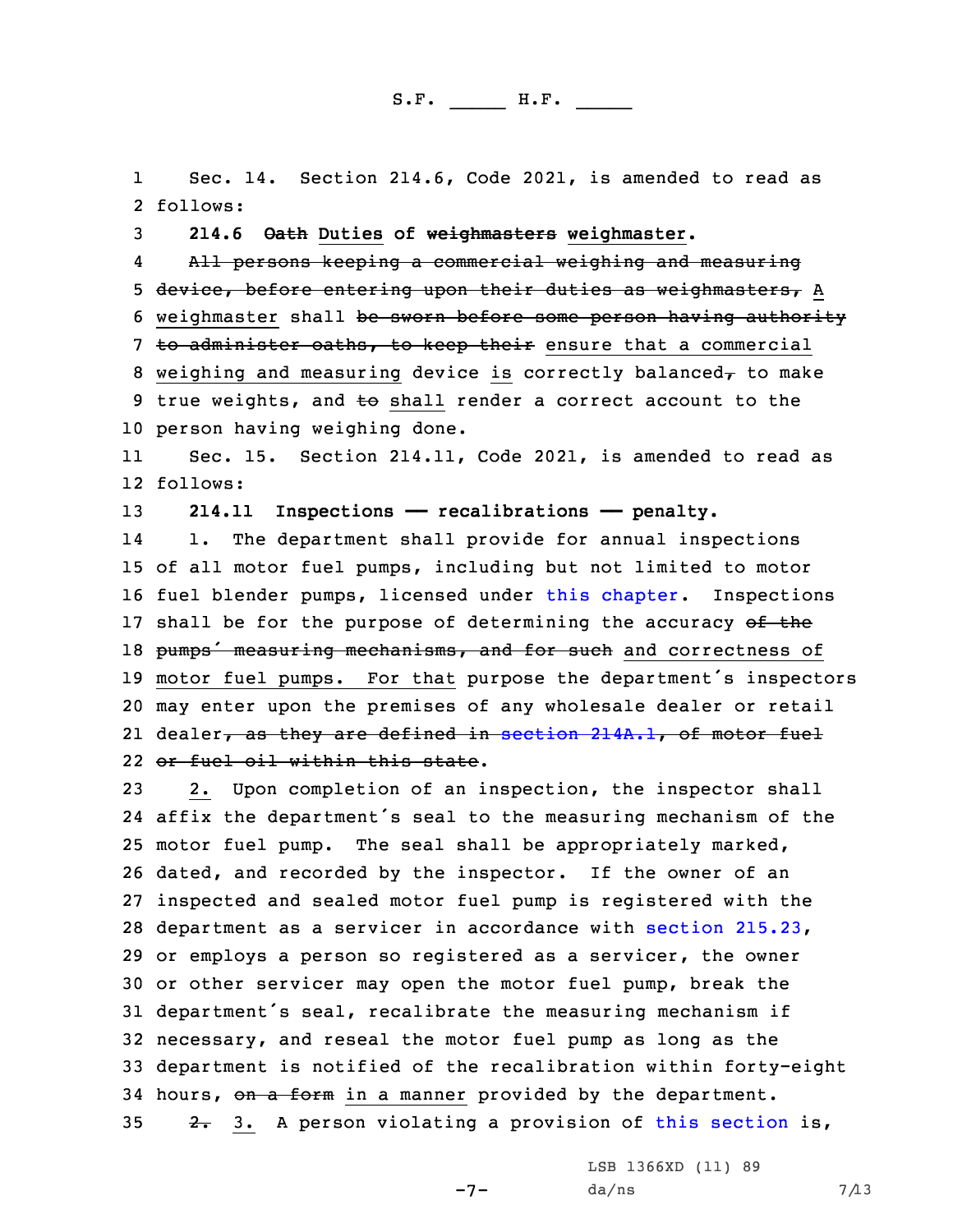1 upon conviction, guilty of <sup>a</sup> simple misdemeanor. 2 PART B 3 MOTOR FUEL 4 Sec. 16. Section 214A.2A, subsection 1, Code 2021, is 5 amended to read as follows: 6 1. Fuel which is sold or is kept, offered, or exposed for 7 sale as kerosene shall be labeled as kerosene. The label 8 shall include the word "kerosene" and a or the designation as 9 either "K1" or "K2" "K1 kerosene", and shall indicate that 10 the kerosene is in compliance with the standard specification 11 adopted by A.S.T.M. international specification D3699 (1982). 12 Sec. 17. REPEAL. Section 214A.15, Code 2021, is repealed. 13 PART C 14 INSPECTIONS 15 Sec. 18. Section 215.4, Code 2021, is amended to read as 16 follows: 17 **215.4 Tag for inaccurate or incorrect device —— reinspection** 18 **—— license fee.** 19 <sup>A</sup> commercial weighing and measuring device found to be 20 inaccurate or incorrect upon inspection by the department 21 shall be rejected or tagged "condemned until repaired" and 22 the <del>"licensed for commercial use"</del> inspection sticker shall be 23 removed. If notice is received by the department that the 24 device has been repaired and upon reinspection the device is 25 found to be accurate or correct, the a license fee shall not 26 may be charged for the reinspection. However, <sup>a</sup> second license 27 fee shall be charged if upon reinspection the device is found <sup>28</sup> to be inaccurate. The device shall be tagged "condemned" and 29 removed from service if <sup>a</sup> third reinspection fails. 30 Sec. 19. Section 215.7, Code 2021, is amended to read as 31 follows: 32 **215.7 Transactions by false weights or measures.** 33 1. <sup>A</sup> person shall be deemed to have violated the provisions 34 of this [chapter](https://www.legis.iowa.gov/docs/code/2021/215.pdf) and shall be punished as provided in chapter 35  $\pm$ 89, if the person does any of the following apply:

LSB 1366XD (11) 89

 $-8-$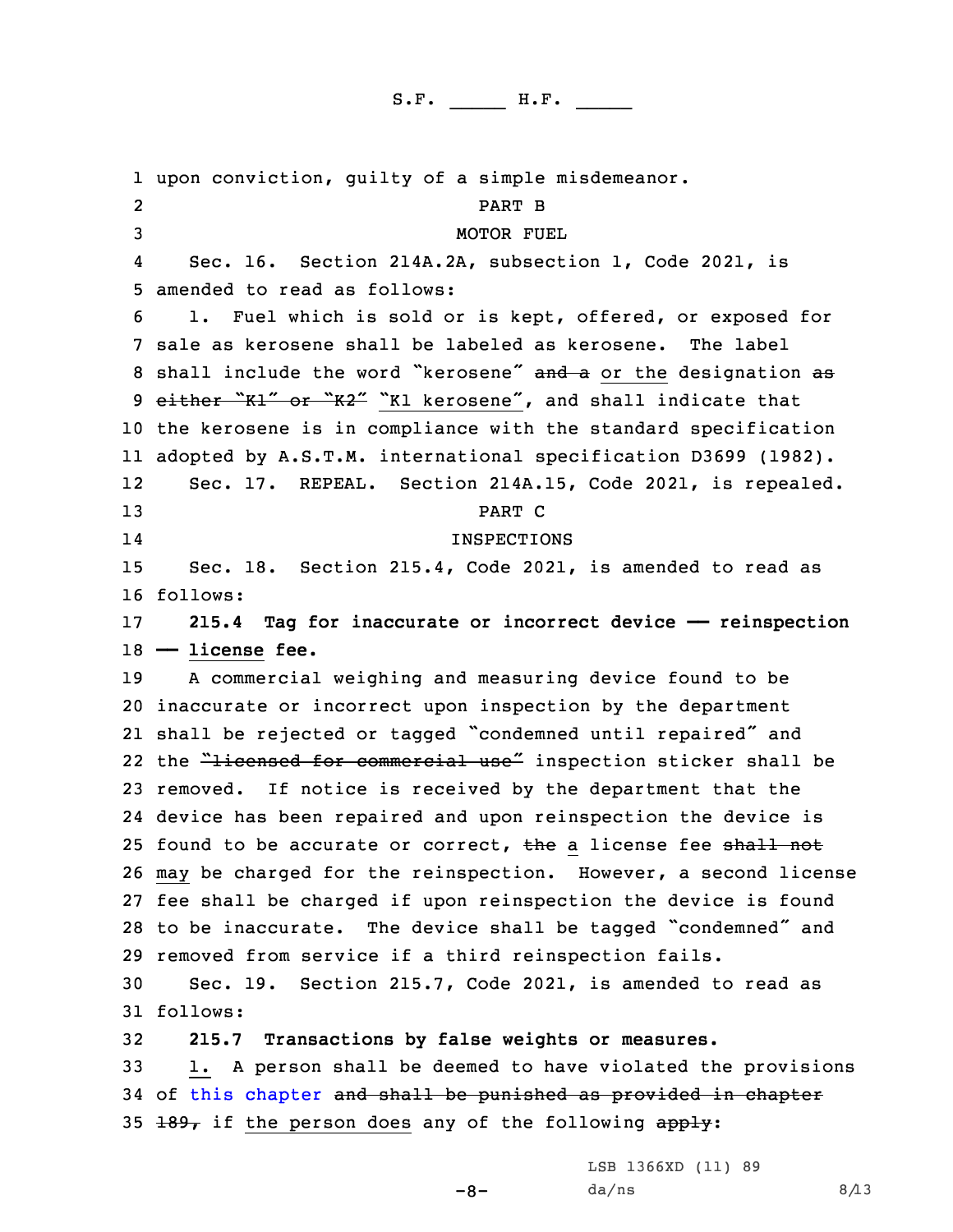1 1. *a.* The person sells Sells, trades, delivers, charges for, or claims to have delivered to <sup>a</sup> purchaser an amount of any commodity which is less in weight or measure than that which is asked for, agreed upon, claimed to have been delivered, or noted on the delivery ticket.

6 2. *b.* The person makes Makes <sup>a</sup> settlement for or enters 7 <sup>a</sup> credit, based upon any false weight or measurement, for any 8 commodity purchased.

 3. *c.* The person makes Makes <sup>a</sup> settlement for or enters <sup>a</sup> credit, based upon any false weight or measurement, for any labor where the price of producing or mining is determined by weight or measure.

13 4. *d.* The person records Records a false weight or 14 measurement upon the weight ticket or book.

15 2. The department may adopt rules pursuant to chapter 17A 16 that allow for reasonable variations and exceptions for small 17 packages.

18 3. <sup>A</sup> person who violates this section is guilty of <sup>a</sup> simple 19 misdemeanor.

20 Sec. 20. Section 215.23, Code 2021, is amended to read as 21 follows:

22**215.23 Servicer's license.**

23 1. A servicer shall not install, service, or repair a commercial weighing and measuring device until the servicer has demonstrated that the servicer has available adequate testing equipment, and that the servicer possesses <sup>a</sup> working knowledge of all devices the servicer intends to install or 28 repair and of all appropriate weights, measures, statutes, and rules, as evidenced by passing <sup>a</sup> qualifying examination to 30 be conducted by the department and obtaining a license. The 31 secretary of agriculture shall establish by rule pursuant to [chapter](https://www.legis.iowa.gov/docs/code/2021/17A.pdf) 17A, requirements for and contents of the examination. The department may adopt rules pursuant to chapter 17A setting forth qualification requirements for persons applying for <sup>a</sup>

<sup>35</sup> servicer's license, including an examination.

LSB 1366XD (11) 89

 $da/ns$  9/13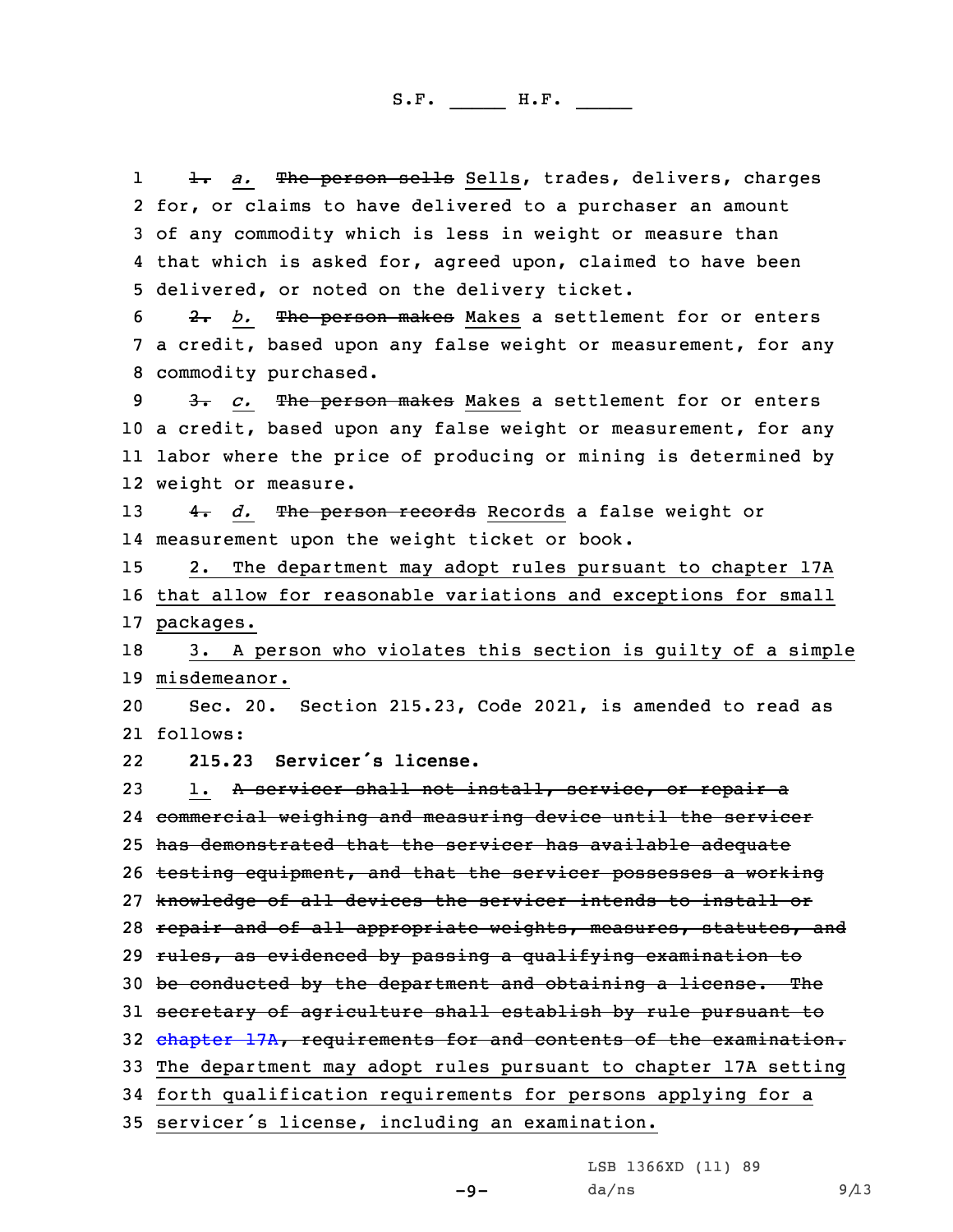12. In determining these a servicer's qualifications, the 2 <del>secretary shall</del> department may consider the specifications of the United States national institute of standards and technology, handbook 44, "Specifications, Tolerances, and Technical Requirements for Weighing and Measuring Devices", or the current successor or equivalent specifications adopted by the United States national institute of standards and technology.

9 3. The secretary shall department may require an annual the 10 payment of a license fee of not more than five dollars for an 11 amount established by rule for each license issued under this 12 section.

13 4. Each A license shall expire one year two years from its 14 date of issuance.

15 Sec. 21. REPEAL. Sections 215.3 and 215.8, Code 2021, are 16 repealed.

## 17 EXPLANATION

18 **The inclusion of this explanation does not constitute agreement with** <sup>19</sup> **the explanation's substance by the members of the general assembly.**

 GENERAL. This bill amends, enacts, or repeals <sup>a</sup> number of provisions administered or regulated by the department of agriculture and land stewardship (DALS) as codified in Title <sup>V</sup> of the Code, including in subtitle 1, which includes <sup>a</sup> number of general provisions, subtitle 2, which includes provisions regulating animal industry, and subtitle 4, which provides for agricultural commodities and products in addition to related activities.

 SUBTITLE 1 —— ADMINISTRATION. The bill eliminates <sup>a</sup> requirement that DALS maintain <sup>a</sup> marketing news service bureau, but retains <sup>a</sup> requirement that it cooperate with the agricultural marketing service of the United States department of agriculture (Code section 159.5).

33 SUBTITLE 2 —— COMMERCIAL ESTABLISHMENTS. The bill 34 eliminates <sup>a</sup> requirement that an application form for the 35 issuance or renewal of an authorization to operate <sup>a</sup> commercial

 $-10-$ 

LSB 1366XD (11) 89  $da/ns$  10/13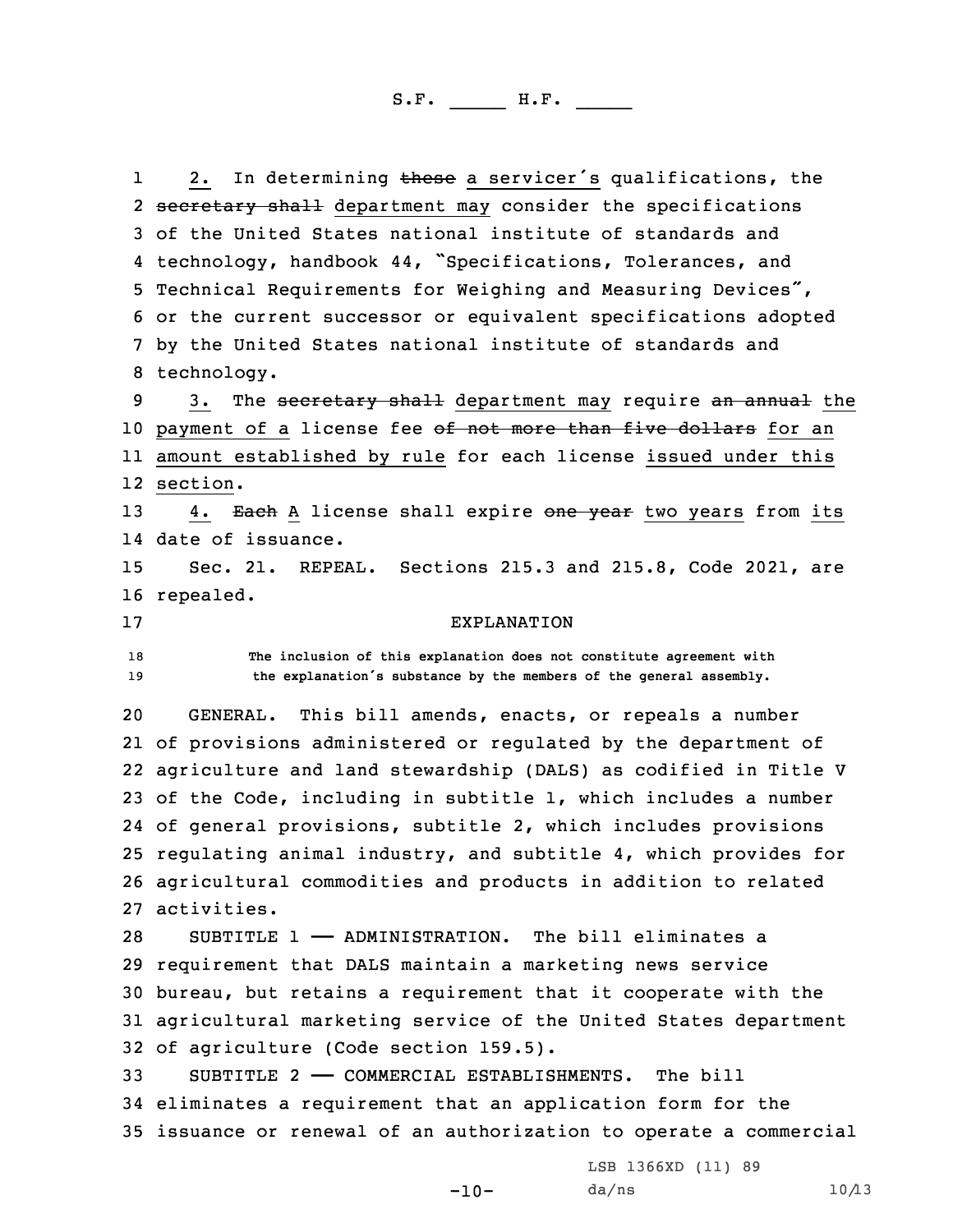establishment include the applicant's identification number, which may be <sup>a</sup> tax identification number. It also requires <sup>a</sup> person applying for <sup>a</sup> state license to present DALS with <sup>a</sup> form of identification (Code section 162.2A).

 VETERINARY PRACTICE. The bill provides for the certification of veterinary assistants by the board of veterinary medicine functioning within DALS. Currently, <sup>a</sup> certificate does not expire. The bill provides that <sup>a</sup> certificate expires each three-year period (a triennium) and is subject to renewal (Code section 169.20). <sup>A</sup> veterinary assistant required to be certified is <sup>a</sup> person employed by <sup>a</sup> licensed veterinarian to perform certain duties while acting under the veterinarian's direct supervision (Code section 169.3(12) and 811 IAC ch. 8).

 SUBTITLE 4 —— LOCAL FARM PRODUCE PROGRAM. The bill creates <sup>a</sup> local farm produce program to assist schools and school districts purchasing fresh farm produce directly from farmers or distributors of fresh farm produce (Code chapter 190A). DALS may reimburse <sup>a</sup> school or school district for expenditures on such products to the extent moneys are available to support the program. The available moneys would be allocated during the school year on <sup>a</sup> matching basis, subject to <sup>a</sup> \$1,000 cap. The bill also creates <sup>a</sup> local farm produce fund to support the 24 program.

 FERTILIZERS AND SOIL CONDITIONERS. The bill authorizes DALS to adopt rules regulating the design, construction, location, installation, and operation of equipment associated with the use of fertilizers and soil conditioners (Code sections 200.3 and 200.14). Current law allows DALS to adopt such rules regulating anhydrous ammonia equipment. The bill also eliminates <sup>a</sup> requirement that such rules be in conformity with the published standards of the agricultural ammonia institute. <sup>A</sup> person violating such rules is guilty of <sup>a</sup> simple misdemeanor (Code section 200.18).

35 WEIGHTS AND MEASURES (GENERAL). The bill amends <sup>a</sup> number

-11-

LSB 1366XD (11) 89  $da/ns$  11/13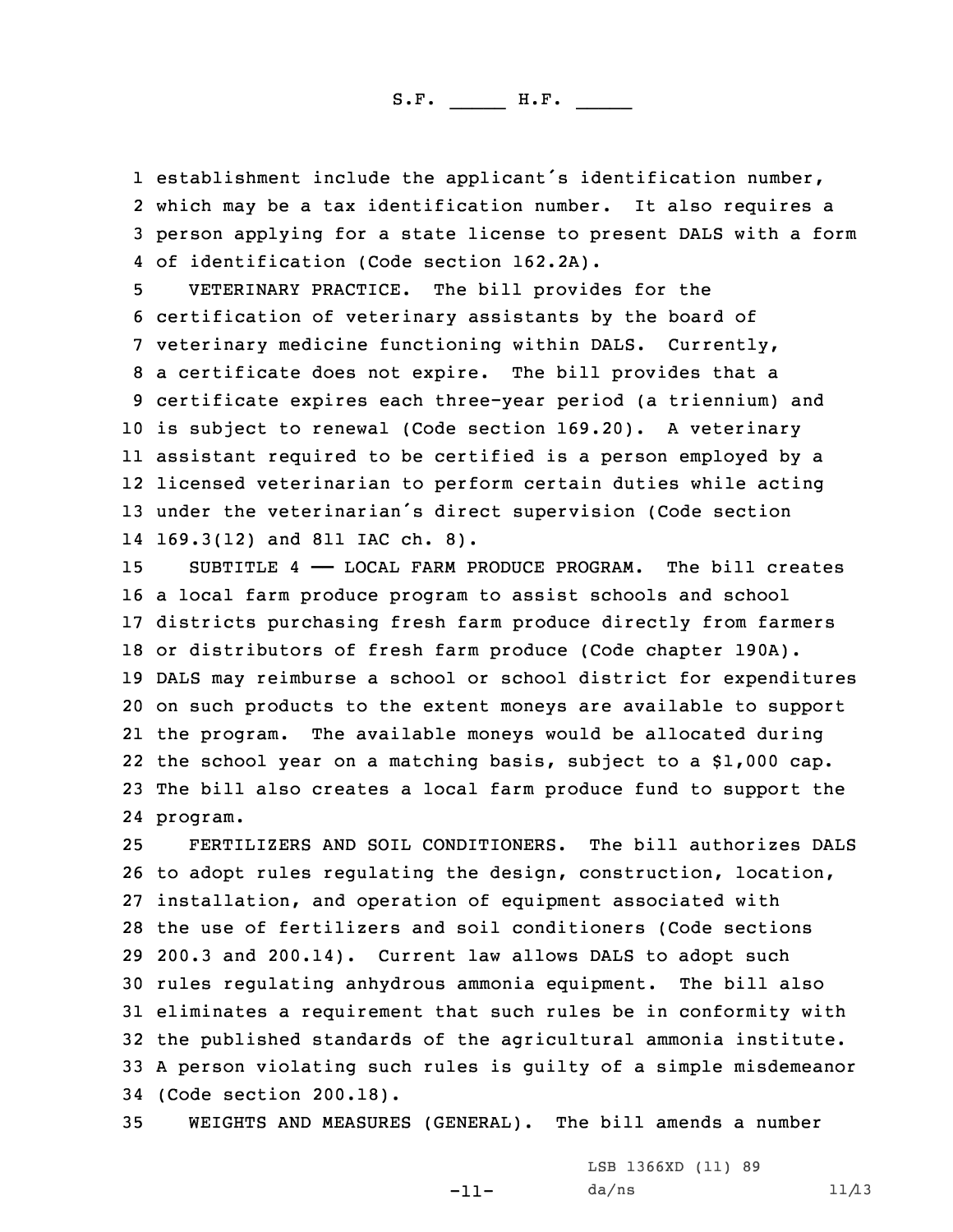of provisions regulating weights and measures, including the inspection of associated devices. The bill reduces the fee for the inspection of motor fuel pumps from \$9 to \$4.50 (the same amount due under current law if the inspection fee is paid early) (Code section 214.3). The bill no longer requires that DALS deliver <sup>a</sup> late payment notice to an owner or operator of <sup>a</sup> device by certified mail (Code section 214.4). The bill eliminates <sup>a</sup> requirement that <sup>a</sup> weighmaster (a person who keeps and uses <sup>a</sup> device as part of <sup>a</sup> business) must take an oath (Code sections 214.1 and 214.6).

11 WEIGHTS AND MEASURES (MOTOR FUEL). The bill revises requirements for the labeling of kerosene (Code section 214A.2A). The bill also repeals <sup>a</sup> provision prohibiting <sup>a</sup> person from placing gasoline into <sup>a</sup> receptacle, unless the receptacle states <sup>a</sup> warning (Code section 214A.15).

 WEIGHTS AND MEASURES (INSPECTIONS). The bill provides that DALS may but is no longer required to charge <sup>a</sup> license fee for <sup>a</sup> device that has been taken out of service due to <sup>a</sup> repair and reinspected (Code section 215.4). The bill allows DALS to make an exception in <sup>a</sup> case where <sup>a</sup> commercial transaction involves <sup>a</sup> small package, and the person would otherwise be guilty of <sup>a</sup> simple misdemeanor because the person stated <sup>a</sup> false weight or measure (Code section 215.7). The bill provides for the regulation of <sup>a</sup> servicer (a person employed to install, service, or repair <sup>a</sup> device), by eliminating an examination requirement and allowing DALS to require qualification standards which may include an examination (Code sections 215.1 and 215.23). The bill provides for <sup>a</sup> two-year rather than annual servicer license and allows DALS to establish the license fee. The annual license fee is currently \$5. The bill eliminates <sup>a</sup> provision that allows DALS to charge <sup>a</sup> complaining party an inspection fee, if the complaint was unfounded (Code section 215.3). The bill repeals <sup>a</sup> provision that authorizes DALS to establish reasonable variances in the weighing and measuring of small packages (Code section 215.8).

-12-

LSB 1366XD (11) 89  $da/ns$  12/13